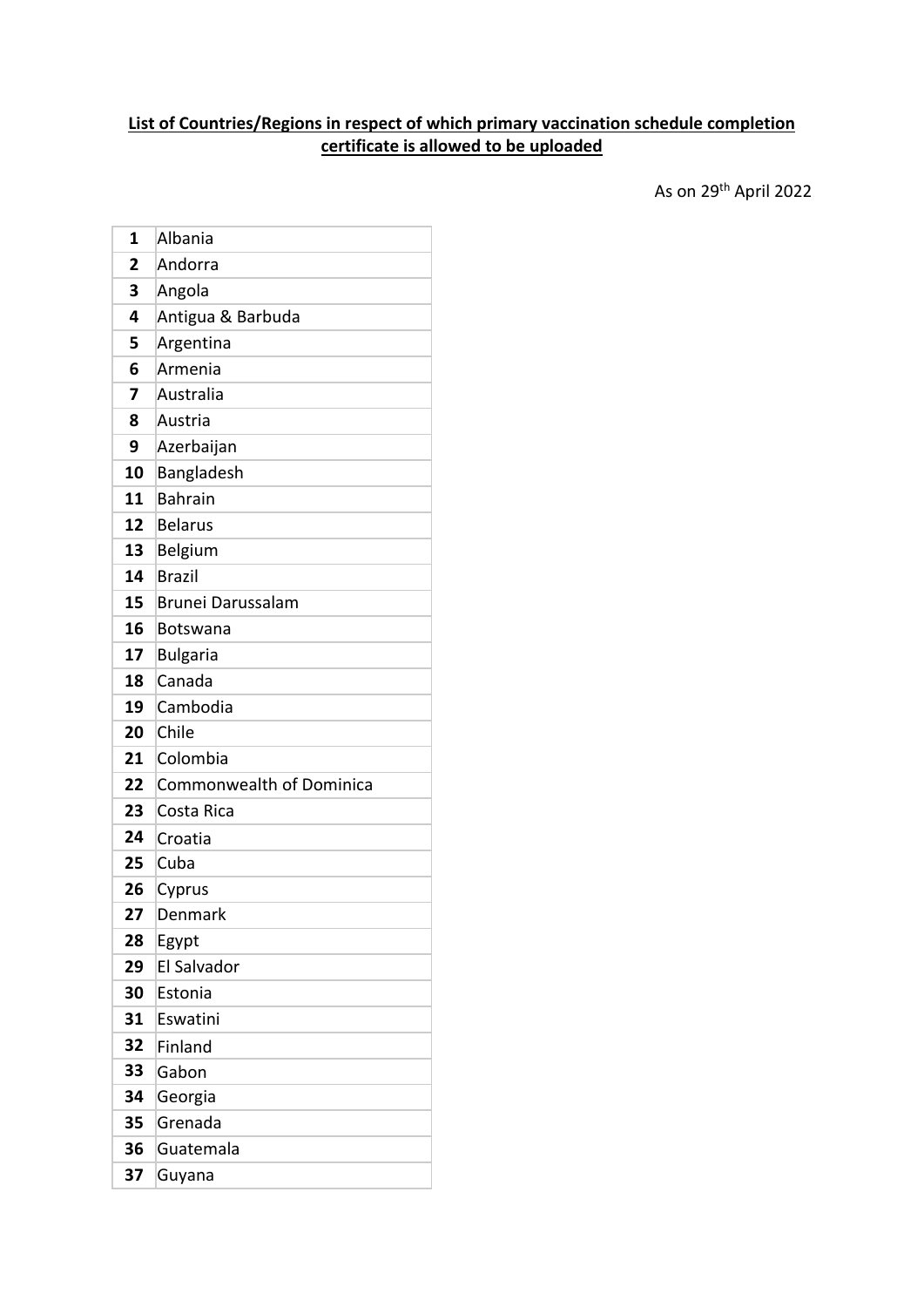| 38 | Honduras           |
|----|--------------------|
| 39 | Hong Kong          |
| 40 | Hungary            |
| 41 | Iceland            |
| 42 | Indonesia          |
| 43 | Iran               |
| 44 | Iraq               |
| 45 | Ireland            |
| 46 | Israel             |
| 47 | Kazakhstan         |
| 48 | Kenya              |
| 49 | Kingdom of Morocco |
| 50 | Kuwait             |
| 51 | Kyrgyzstan         |
| 52 | Lao PDR            |
| 53 | Latvia             |
| 54 | Lebanon            |
| 55 | Liberia            |
| 56 | Liechtenstein      |
| 57 | Malaysia           |
| 58 | <b>Maldives</b>    |
| 59 | Mali               |
| 60 | <b>Mauritius</b>   |
| 61 | Mexico             |
| 62 | Moldova            |
| 63 | Mongolia           |
| 64 | Mozambique         |
| 65 | Myanmar            |
| 66 | Namibia            |
| 67 | Nauru              |
| 68 | Nepal              |
| 69 | New Zealand        |
| 70 | <b>Netherlands</b> |
| 71 | Nicaragua          |
| 72 | Nigeria            |
| 73 | North Macedonia    |
| 74 | Oman               |
| 75 | Paraguay           |
| 76 | Panama             |
| 77 | Peru               |
| 78 | Portugal           |